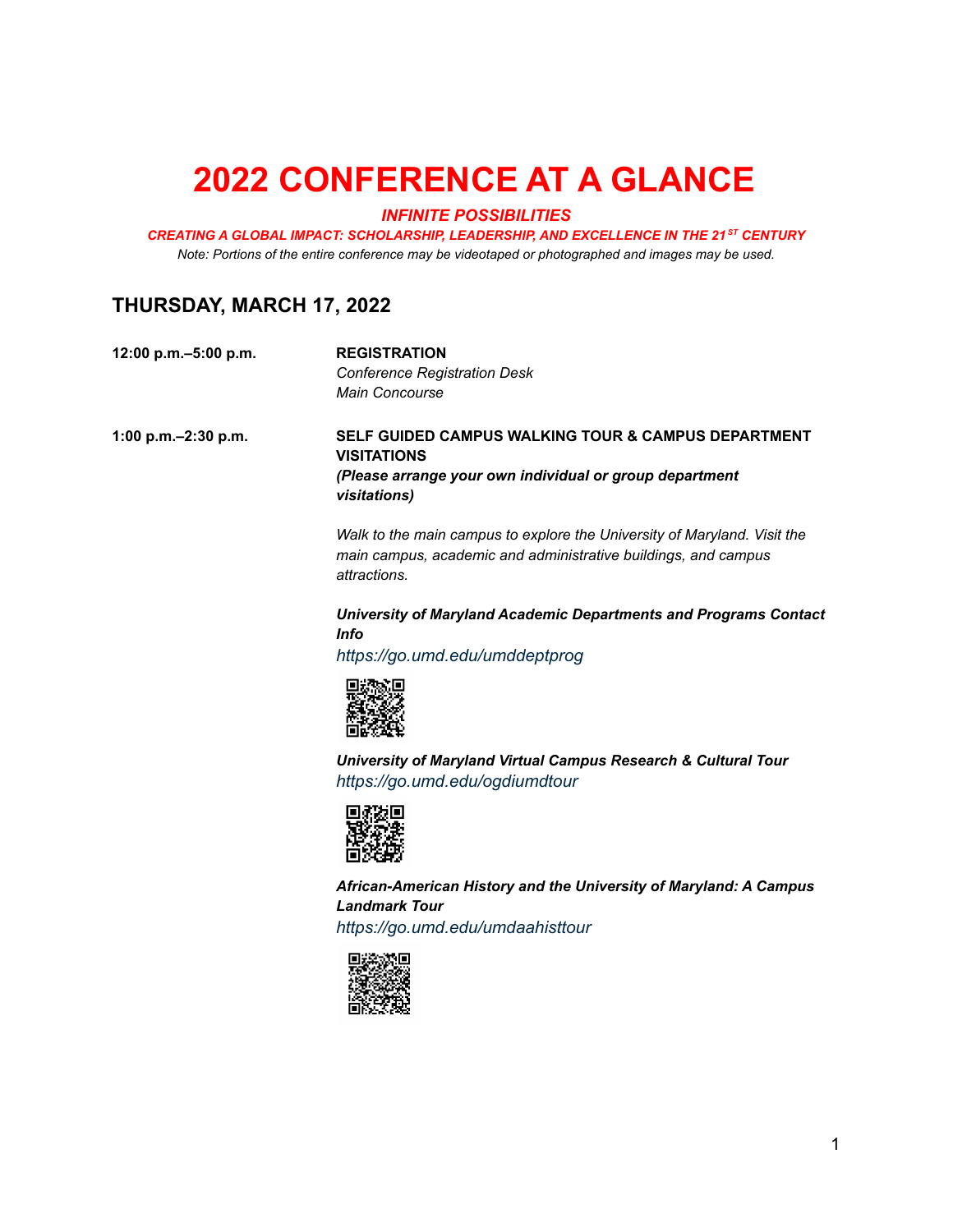#### **4:00 p.m.–5:30 p.m. OPENING SESSION**

*Chesapeake Room A, B, & C*

#### **CULTURAL PERFORMANCE**

*Josanne Francis Steelpan Performer and Music Educator Ph.D. Music Education (in progress) University of Maryland, College Park https://www.josannefrancis.com*

#### **WELCOME FROM THE UNIVERSITY OF MARYLAND MCNAIR SCHOLARS PROGRAM**

*Dr. Rhea Roper Nedd Director, McNair Scholars Program University of Maryland, College Park*

#### **INTRODUCTION OF EXECUTIVE DIRECTOR**

*Jared Bennett McNair Scholar, History Major University of Maryland, College Park*

#### **OPENING REMARKS**

*Dr. Jerry L. Lewis Executive Director, Academic Achievement Programs Director, McNair Scholars Program University of Maryland, College Park*

#### **INTRODUCTION OF DEAN**

*Jared Bennett McNair Scholar, History Major University of Maryland, College Park*

#### **DEAN OF UNDERGRADUATE STUDIES**

*Dr. William Cohen Associate Provost and Dean for Undergraduate Studies University of Maryland, College Park*

#### **INTRODUCTION OF SPEAKER**

*Shane Querubin McNair Scholar, Environmental Science & Technology, Major University of Maryland, College Park*

#### **OPENING SPEAKER**

*Dr. Kalisa Villafana Yield Analysis Engineer, Intel Corporation First Black Woman to Obtain a Ph.D. in Physics from Florida State University*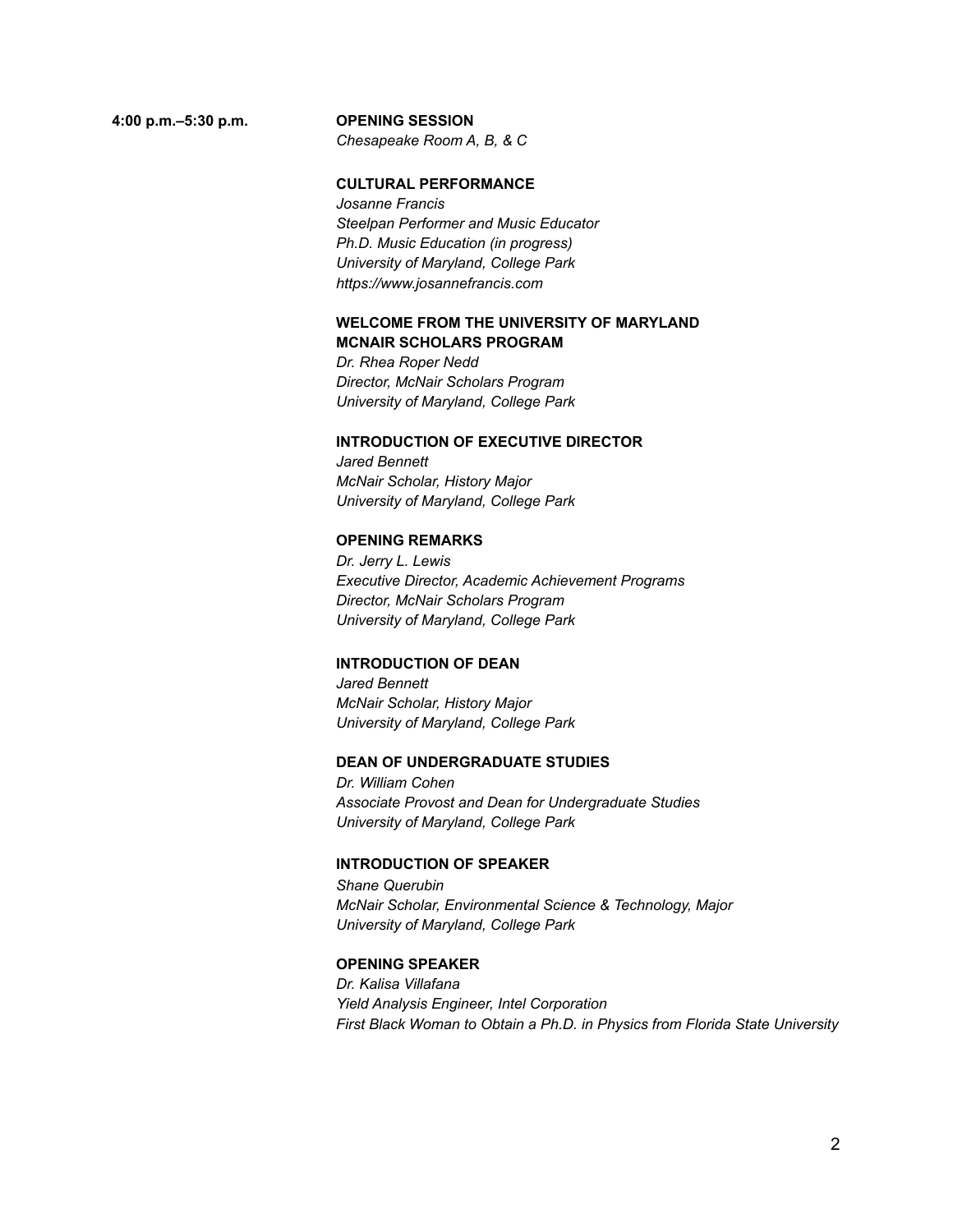|                           | <b>MCNAIR SCHOLARS PLEDGE</b><br><b>Shane Querubin</b><br>McNair Scholar, Environmental Science & Technology<br>University of Maryland, College Park<br>The Pledge is in the front of the Conference Proceedings Book. Please stand. |
|---------------------------|--------------------------------------------------------------------------------------------------------------------------------------------------------------------------------------------------------------------------------------|
|                           | <b>TRANSITION AND ANNOUNCEMENTS</b><br>Dr. Rhea Roper Nedd                                                                                                                                                                           |
|                           | Director, McNair Scholars Program                                                                                                                                                                                                    |
|                           | University of Maryland, College Park                                                                                                                                                                                                 |
| 5:30 p.m. $-7:00$ p.m.    | <b>SCHOLARS' RECEPTION</b>                                                                                                                                                                                                           |
|                           | General Vessey Ballroom                                                                                                                                                                                                              |
|                           | <b>CULTURAL PERFORMANCE</b><br>Josanne Francis                                                                                                                                                                                       |
|                           | Steelpan Performer and Music Educator                                                                                                                                                                                                |
|                           | Ph.D. Music Education (in progress)                                                                                                                                                                                                  |
|                           | University of Maryland, College Park                                                                                                                                                                                                 |
|                           | <b>WELCOME FROM THE UNIVERSITY OF MARYLAND</b><br>OFFICE OF DIVERSITY AND INCLUSION                                                                                                                                                  |
|                           | Dr. Georgina Dodge                                                                                                                                                                                                                   |
|                           | Vice President, Office of Diversity and Inclusion                                                                                                                                                                                    |
|                           | University of Maryland, College Park                                                                                                                                                                                                 |
|                           | <b>WELCOME FROM THE UNIVERSITY OF MARYLAND</b><br><b>GRADUATE SCHOOL</b>                                                                                                                                                             |
|                           | Dr. Evelyn E. Cooper                                                                                                                                                                                                                 |
|                           | Assistant Dean, Graduate School                                                                                                                                                                                                      |
|                           | University of Maryland, College Park                                                                                                                                                                                                 |
| $7:30$ p.m. $-10:00$ p.m. | <b>TERPZONE: NETWORKING SOCIAL ACTIVITIES</b><br><b>STAMP STUDENT UNION</b>                                                                                                                                                          |
|                           | Enjoy a night of bowling, basketball games on big screen tvs, fellowship,                                                                                                                                                            |
|                           | music & light refreshments!                                                                                                                                                                                                          |

## **FRIDAY, MARCH 18, 2022**

| 7:30 a.m. - 5:00 p.m.    | <b>REGISTRATION</b><br><b>Conference Registration Desk Main Concourse</b>                                                                                                                                                                                                                                                                                  |
|--------------------------|------------------------------------------------------------------------------------------------------------------------------------------------------------------------------------------------------------------------------------------------------------------------------------------------------------------------------------------------------------|
| $7:30$ a.m. $-8:00$ a.m. | <b>POSTER PRESENTATION SET-UP</b><br>Gladys Goldstein Gallery (Lower Level)<br>Poster set-up $7:30$ a.m. $-8:00$ a.m. and displayed through $4:15$ p.m.<br>Posters will be critiqued by an evaluator. Please breakdown poster<br>presentations at 4:15 p.m. Poster boards and binder clips are available on<br>each presentation table on the Lower Level. |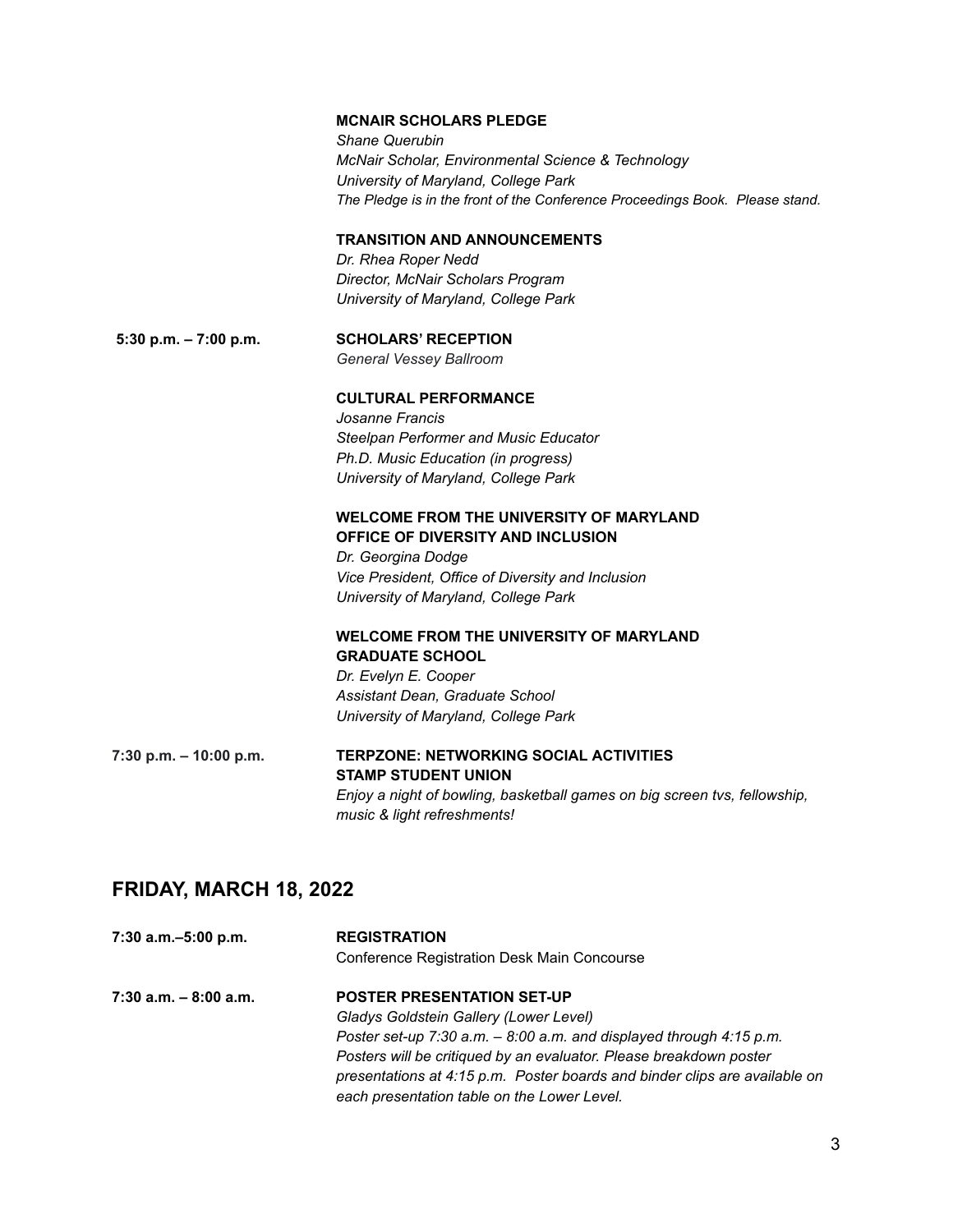| $8:00$ a.m. $-9:20$ a.m.  | <b>GENERAL SESSION AND BREAKFAST</b><br>Chesapeake Room A, B, & C     |  |
|---------------------------|-----------------------------------------------------------------------|--|
|                           |                                                                       |  |
|                           | <b>CALL TO ORDER AND INTRODUCTION OF KEYNOTE SPEAKER</b>              |  |
|                           | Rayhaun Pettit                                                        |  |
|                           | McNair Scholar, Biology Major<br>University of Maryland, College Park |  |
|                           | <b>KEYNOTE SPEAKER</b>                                                |  |
|                           | Dr. Marisa Franco                                                     |  |
|                           | <b>Assistant Clinical Professor</b>                                   |  |
|                           | University of Maryland, College Park                                  |  |
|                           | McNair Alumna, New York University                                    |  |
|                           | @DrMarisaGFranco                                                      |  |
|                           | http://www.drmarisagfranco.com                                        |  |
|                           | <b>TRANSITION AND ANNOUNCEMENTS</b>                                   |  |
|                           | Dr. Rhea Roper Nedd                                                   |  |
|                           | Director, McNair Scholars Program                                     |  |
|                           | University of Maryland, College Park                                  |  |
| $9:30$ a.m. $-11:30$ a.m. | <b>ROUNDTABLE DISCUSSION</b>                                          |  |
|                           | with US Department of Education's TRIO Office                         |  |
|                           | <b>Patuxent Ballroom</b>                                              |  |
|                           | **For McNair Staff Only**                                             |  |
|                           | <b>MODERATOR</b>                                                      |  |
|                           | Dr. Jerry L. Lewis                                                    |  |
|                           | <b>Executive Director, Academic Achievement Programs</b>              |  |
|                           | Director, McNair Scholars Program                                     |  |
|                           | University of Maryland, College Park                                  |  |
|                           | <b>PANELISTS</b>                                                      |  |
|                           | U.S. Department of Education's Office of Federal TRIO Programs        |  |
| $9:30$ a.m. $-10:30$ a.m. | <b>WORKSHOP SERIES</b>                                                |  |
|                           | Graduate Student Panel: Real Stories of Transition, Challenges, &     |  |
|                           | <b>Accomplishments</b>                                                |  |
|                           | Room 2115                                                             |  |
|                           | <b>MODERATOR</b>                                                      |  |
|                           | Dr. Melanie Hayden Glover                                             |  |
|                           | <b>Director, Student Support Services</b>                             |  |
|                           | University of Maryland, College Park                                  |  |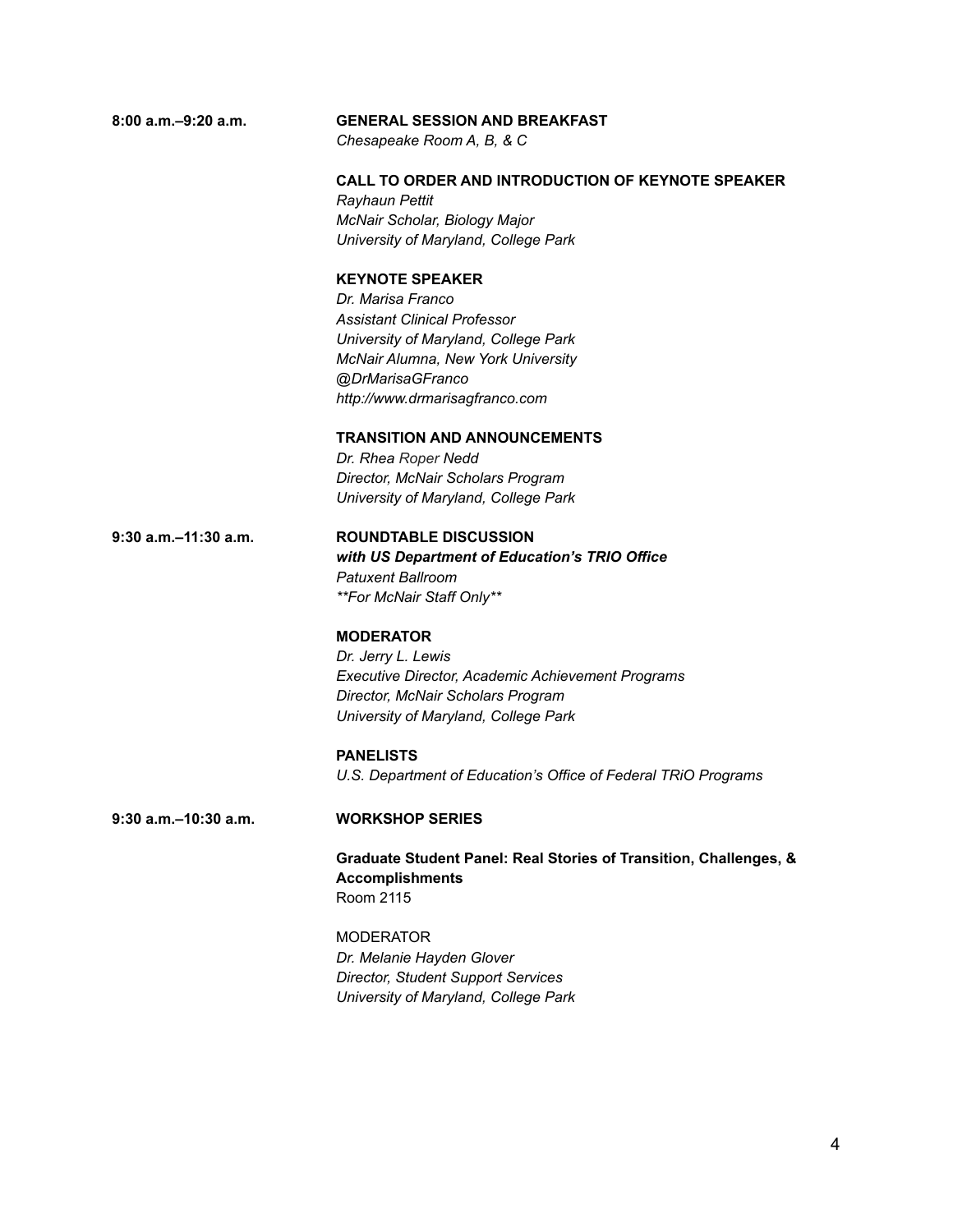#### PANELISTS

*Ray Shimry Garatsa Ph.D. Student, Aerospace Engineering University of Maryland, College Park McNair Alumnus, University of Maryland, College Park*

*Adrian Johnston Ph.D. Candidate, Chemical & Biomolecular Engineering Johns Hopkins University McNair Alumnus, University of Maryland, College Park*

*Shue Kei Joanna Mok Ph.D. Student, International Education Policy Dean's Fellow University of Maryland, College Park*

#### *GRE Prep: Highly Effective Strategies for Success on the GREs*

Room 2101 & 2102 PRESENTER *Steven Shotts Co-Founder & Chief Executive Officer Education Testing Consultants*

#### **"Reclaim Your Life and Career: I Would Rather Die Dancing than Sitting at My Desk"** Room 2104

PRESENTER *Dr. Marcal Graham Director, Educational Opportunity Center University of Maryland, College Park*

#### **Ten Commandments for Student Success**

Room 2106 PRESENTER *Carol Tonge Mack Assistant Dean, University of Cincinnati Founder & CEO, Tonge Mack Enterprises*

#### **10:30 a.m.–12:30 p.m. GRADUATE SCHOOL FAIR**

*General Vessey Ballroom & Foyer*

#### **12:30 p.m.–2:30 p.m. GENERAL SESSION AND LUNCHEON** *Chesapeake Room A, B, & C*

#### **AFRICAN DRUM PERFORMANCE** *(Virtual)*

*Mr. Edwin Akwei Brown Senior Performing Artist Department of Dance Studies University of Ghana, Legon akweibrown@gmail.com*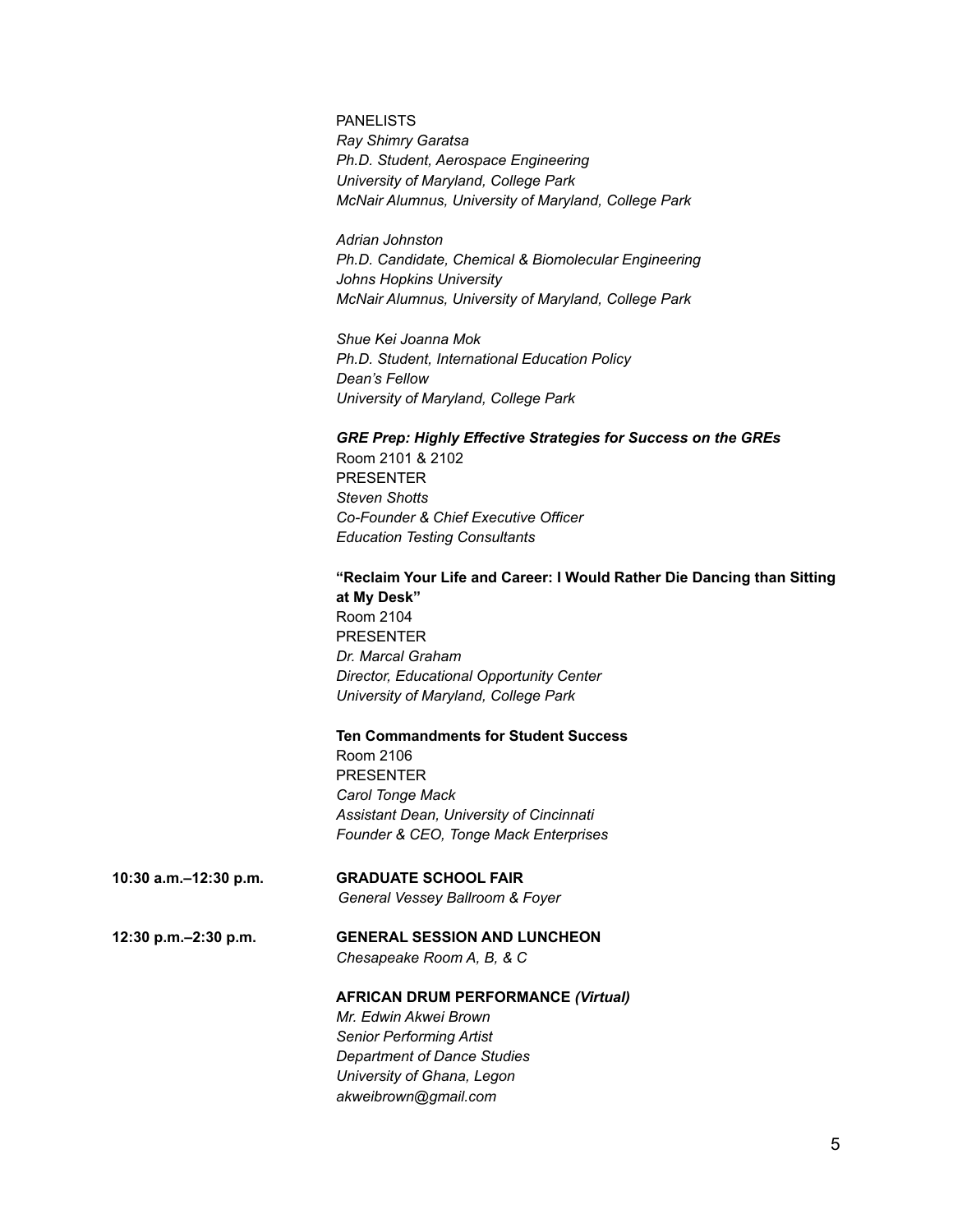#### **WELCOME AND REMARKS**

*Dr. Jerry L. Lewis Executive Director, Academic Achievement Programs Director, McNair Scholars Program University of Maryland, College Park*

#### **DEAN'S PANEL**

MODERATOR *Dr. Gregory Ball Vice President for Research University of Maryland, College Park University of Maryland, Baltimore*

PANELISTS *Miriam Okine Davies Assistant Dean, Graduate Student Affairs & Enrollment Management Graduate School Howard University, Washington, D.C.*

*Dr. Bertrand Garcia-Moreno Vice Dean, Natural Sciences Krieger School of Arts and Sciences Professor, Jenkins Department of Biophysics Johns Hopkins University*

*Dr. Samuel Graham, Jr. Dean, A. James Clark School of Engineering University of Maryland, College Park*

*Dr. Chad Heap Associate Dean for Graduate Studies Columbian College of Arts & Sciences George Washington University*

#### **TRANSITION AND ANNOUNCEMENTS**

*Dr. Rhea Roper Nedd Director, McNair Scholars Program University of Maryland, College Park*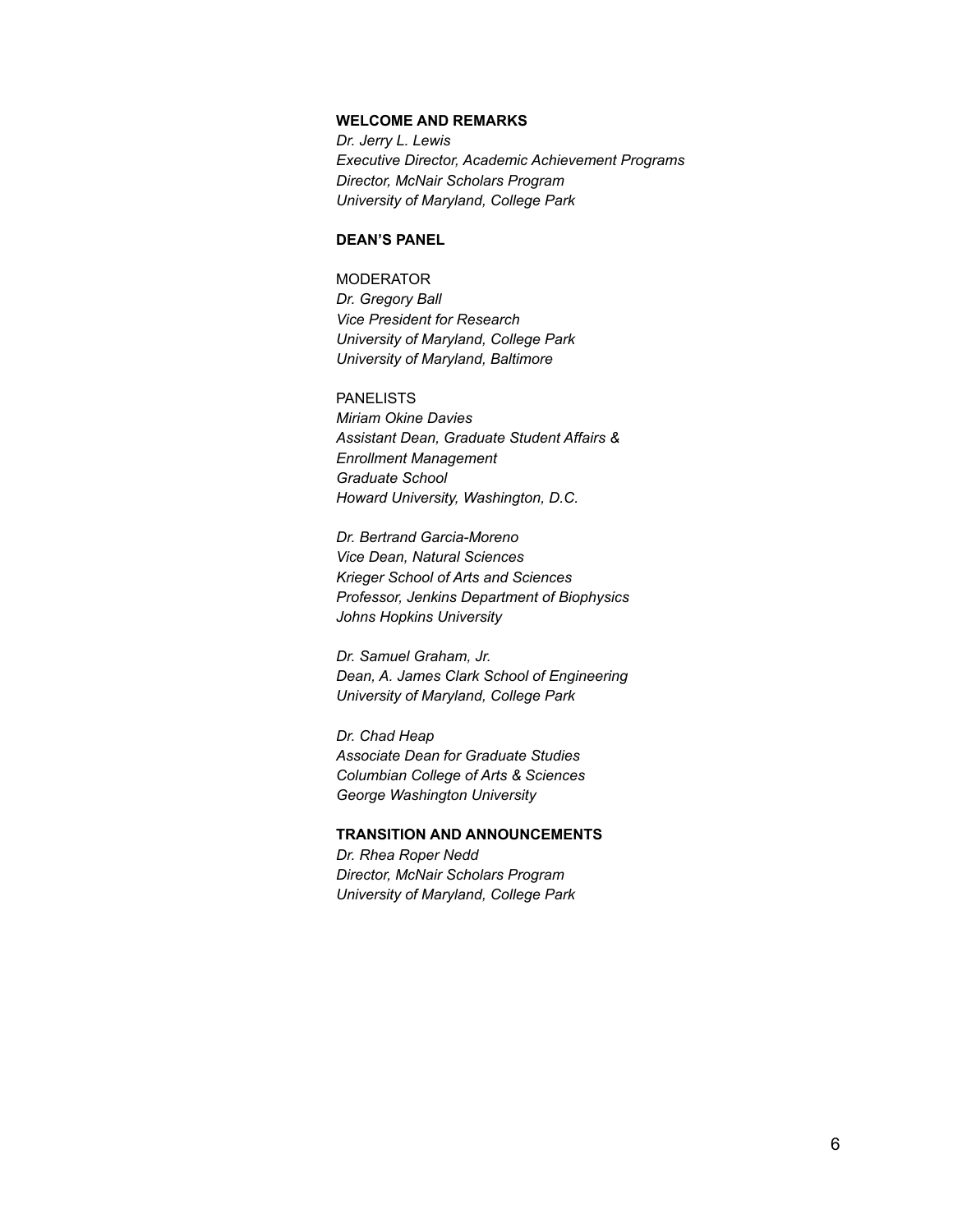#### **2:45 p.m.–4:15 p.m. STUDENT RESEARCH POSTER PRESENTATIONS**

*Gladys Goldstein Gallery (Lower Level) Poster set-up 7:30 a.m. – 8:00 a.m. and displayed through 4:15 p.m. Posters will be critiqued by an evaluator. Please breakdown poster presentations at 4:15 p.m. Poster boards and binder clips are available on each presentation table on the Lower Level.*

*Schedule by Last Name*



#### **4:30 p.m.–5:30 p.m. WORKSHOP SERIES**

*Strategies for Developing the Most Competitive Graduate Application* Room 2110 & 2111

#### PRESENTER

*Christopher Perez Director, Office of Graduate Diversity and Inclusion McNair Alumnus, New Mexico State University*

**Graduate Student Panel: Real Stories of Transition, Challenges, & Accomplishments** Room 2115

**MODERATOR** *Dr. Melanie Hayden Glover Director, Student Support Services University of Maryland, College Park*

PANELISTS *Ray Shimry Garatsa Ph.D. Student, Aerospace Engineering University of Maryland, College Park McNair Alumnus, University of Maryland, College Park*

*Adrian Johnston Ph.D. Candidate, Chemical & Biomolecular Engineering Johns Hopkins University McNair Alumnus, University of Maryland, College Park*

*Yanel Perez Ph.D. Student, Ecology University of Maryland, College Park McNair Scholar, University of California, Santa Barbara*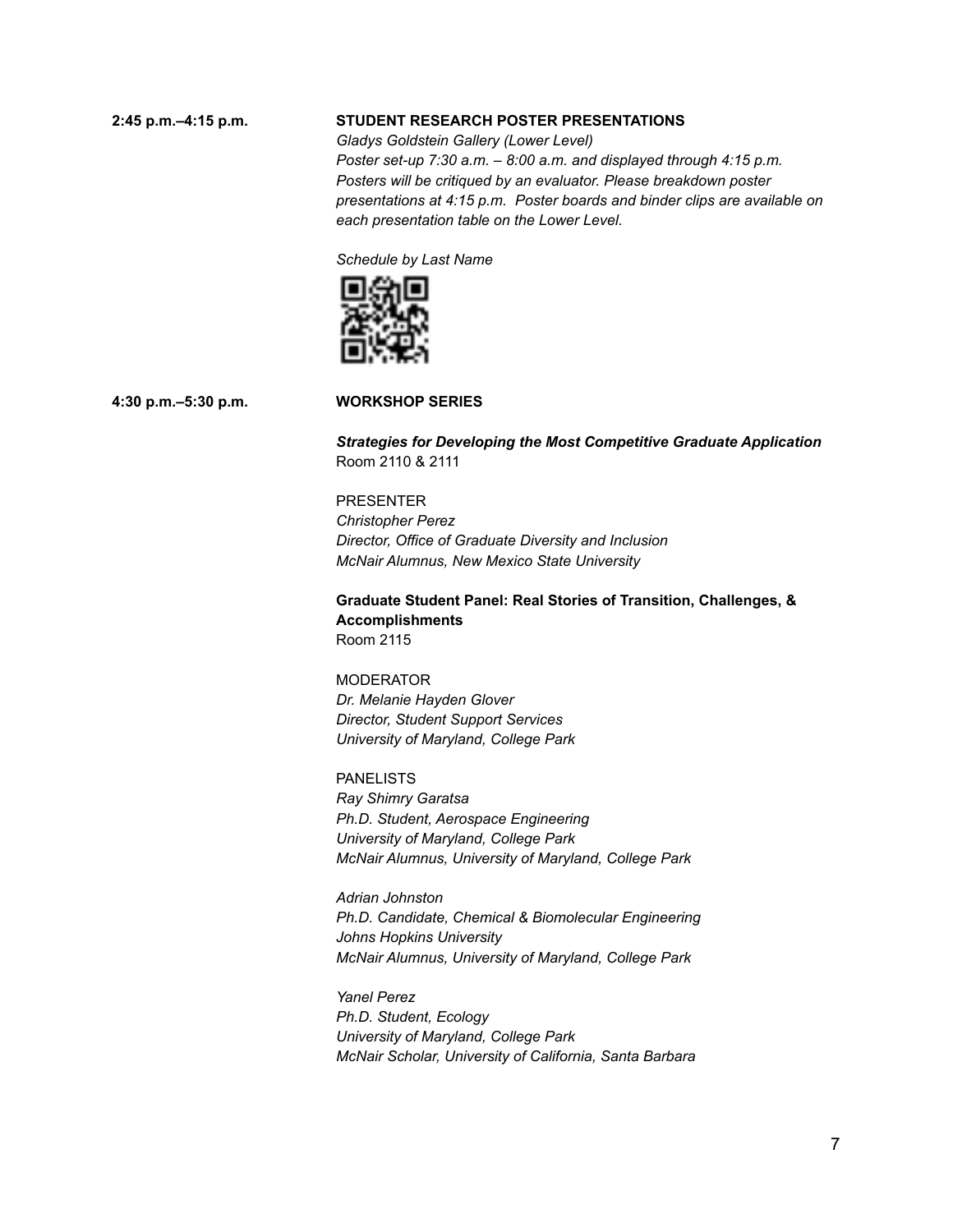#### *GRE Prep: Highly Effective Strategies for Success on the GREs*

Room 2101 & 2102 PRESENTER *Steven Shotts Co-Founder & Chief Executive Officer Education Testing Consultants*

#### **"Reclaim Your Life and Career: I Would Rather Die Dancing than Sitting at My Desk"**

Room 2104 PRESENTER *Dr. Marcal Graham Director, Educational Opportunity Center University of Maryland, College Park*

#### **Ten Commandments for Student Success**

Room 2106 PRESENTER *Carol Tonge Mack Assistant Dean, University of Cincinnati Founder & CEO, Tonge Mack Enterprises*

#### **7:00 p.m.–9:00 p.m. THE SCHOLARS' BANQUET**

*Chesapeake Room A, B, & C Elegant Attire: Suit/Tie/Cocktail Dress/Pantsuit*

#### **PRESIDING & INTRODUCTION OF KEYNOTE SPEAKER**

*Dr. Rhea Roper Nedd Director, McNair Scholars Program University of Maryland, College Park*

#### *KEYNOTE SPEAKER*

*Dr. Chelsey Green* Associate Professor at Berklee College of Music Multi-instrumentalist, Vocalist, Entrepreneur & Educator https://www.chelseygreen.com

#### *CLOSING REMARKS & TRANSITION*

*Dr. Rhea Roper Nedd Director, McNair Scholars Program University of Maryland, College Park*

**9:00 p.m.–12:00 a.m. SCHOLARS PARTY with DJ** *Patuxent Ballroom Light Refreshments Provided*

**9:00 p.m.–10:30 p.m. McNAIR STAFF FELLOWSHIP** *(Special Refreshments) Concierge Lounge (Hotel Registration/Check-in Side – 5 th Floor)*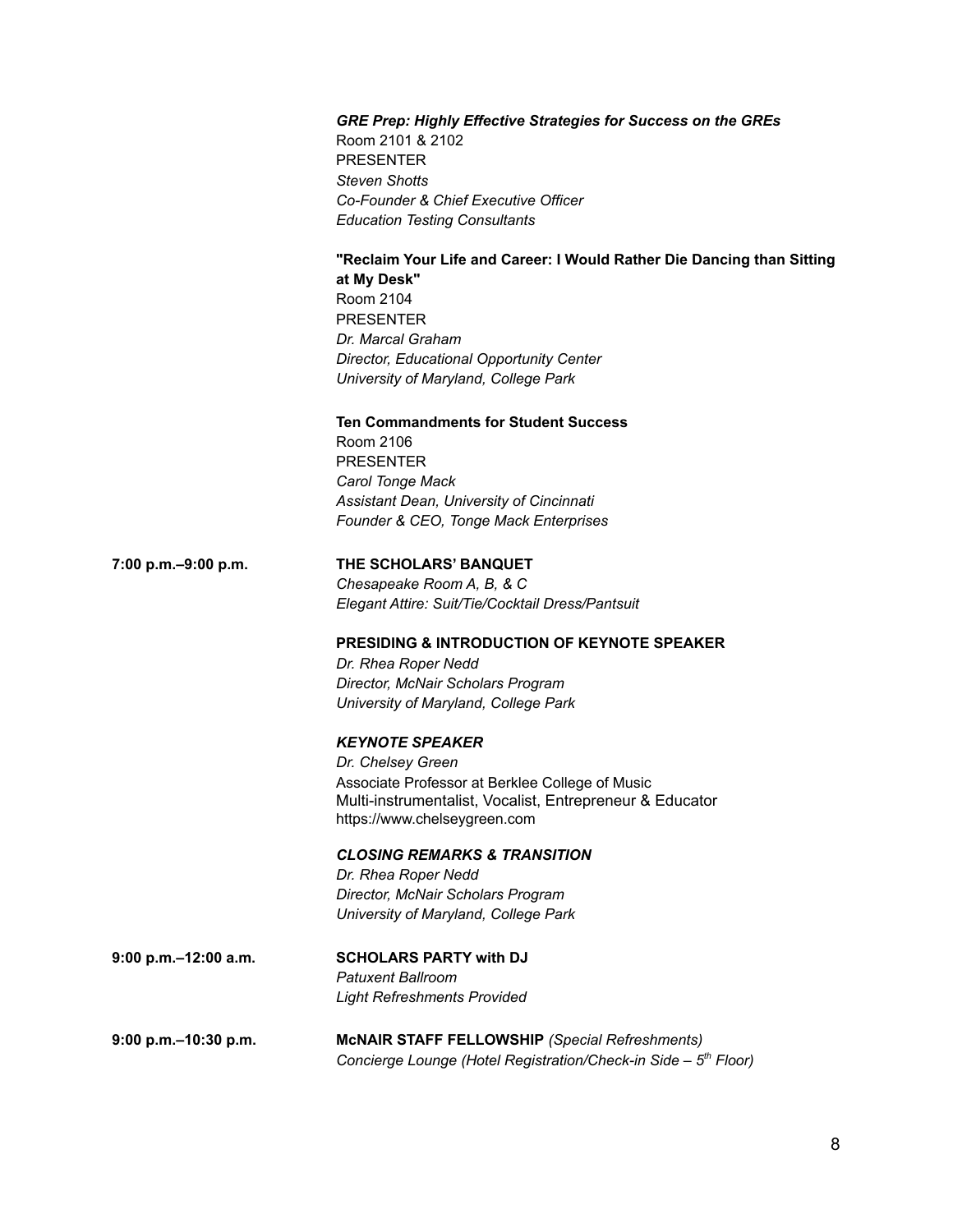## **SATURDAY, MARCH 19, 2022**

| 7:30 a.m.-3:30 p.m.  | <b>REGISTRATION</b><br><b>Conference Registration Desk</b>                                          |
|----------------------|-----------------------------------------------------------------------------------------------------|
|                      | <b>Main Concourse</b>                                                                               |
| 7:30 a.m.–8:50 a.m.  | <b>GENERAL SESSION AND BREAKFAST</b>                                                                |
|                      | Chesapeake Room A, B, & C                                                                           |
|                      | <b>CALL TO ORDER &amp; INTRODUCTION OF MODERATOR</b>                                                |
|                      | <b>MODERATOR</b>                                                                                    |
|                      | <b>Michael Hunt</b>                                                                                 |
|                      | Director, McNair Scholars Program                                                                   |
|                      | University of Maryland, Baltimore County                                                            |
|                      | THE PROOF IS IN THE PANEL: SUCCESS STORIES OF MCNAIR<br><b>SCHOLARS AND 1ST GENERATION STUDENTS</b> |
|                      | Dr. Kameron Van Patterson                                                                           |
|                      | <b>Director of Programs</b>                                                                         |
|                      | -The Judge Alexander Williams, Jr. Center for Education, Justice & Ethics                           |
|                      | <b>Faculty Specialist</b>                                                                           |
|                      | -Department of African American Studies                                                             |
|                      | University of Maryland, College Park                                                                |
|                      | Dr. Chryl Laird                                                                                     |
|                      | Assistant Professor, Government and Politics                                                        |
|                      | University of Maryland, College Park                                                                |
|                      | Dr. Noorudin Gulbahar Shah                                                                          |
|                      | <b>Education Specialist</b>                                                                         |
|                      | Global Partnership for Education, Washington, D.C.                                                  |
| 9:15 a.m.-12:45 p.m. | <b>ORAL RESEARCH PRESENTATIONS</b>                                                                  |
|                      | <b>SPONSORED BY THE UNIVERSITY OF ROCHESTER</b>                                                     |
|                      | (Student Room Assignment in Conference Proceedings Book)                                            |
|                      | Schedule by last name                                                                               |
|                      | --                                                                                                  |



*Schedule by room number*

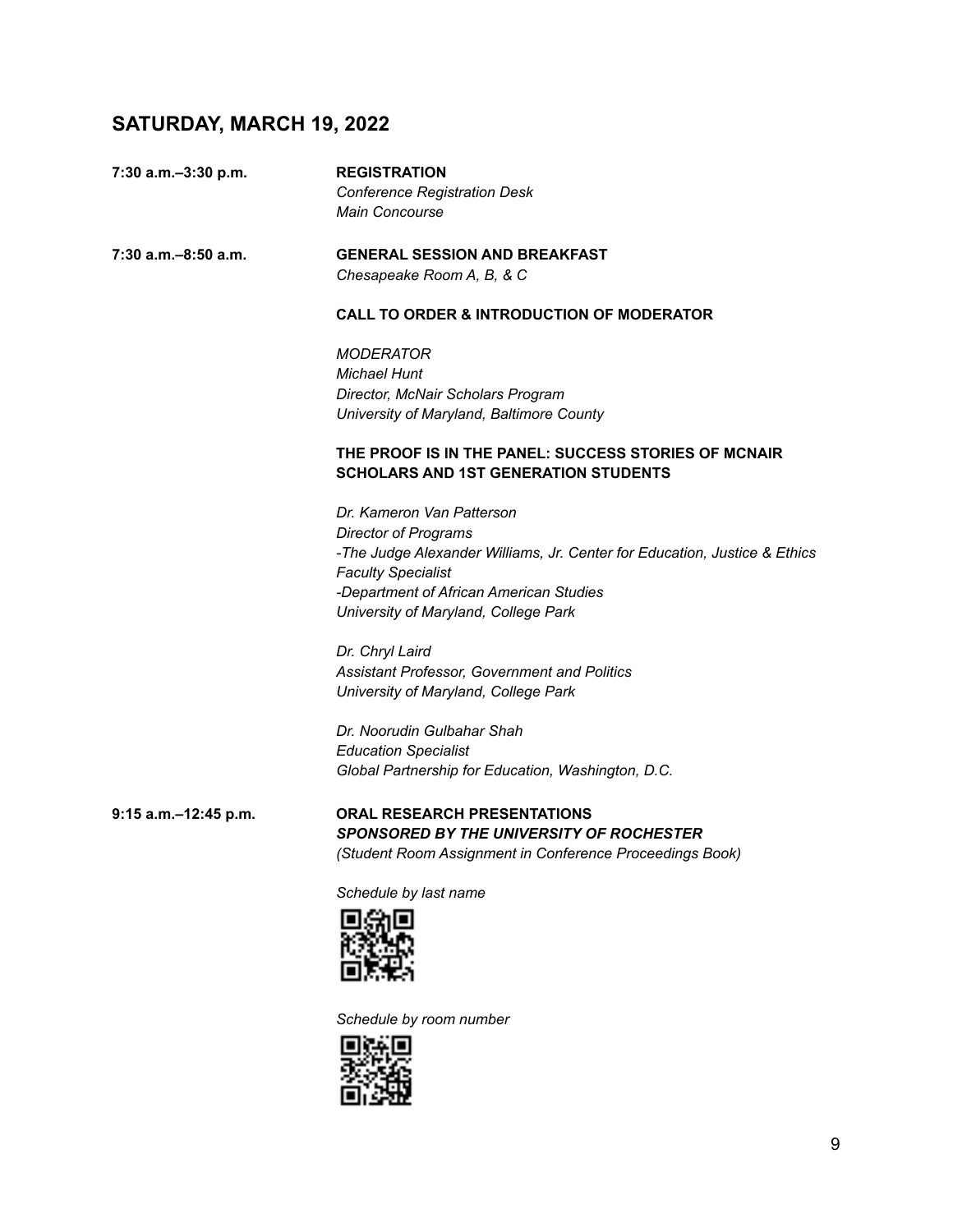#### **1:00 p.m.–3:00 p.m. GENERAL SESSION AND LUNCHEON**

*Chesapeake Room A, B, & C*

## **KEYNOTE SPEAKER**

*Dr. Ronald Williams II Assistant Professor African, African American, and Diaspora Studies College of Arts and Sciences The University of North Carolina at Chapel Hill*

#### **SCHOLARLY DISCOURSE**

*Q&A with Keynote Speaker*

#### **REFLECTIONS**

*Leon Stevenson McNair Scholar, Engineering Major University of Maryland, College Park*

*Whitney Clarke McNair Scholar, Psychology Major University of Maryland, College Park*

#### **EVALUATIONS**

#### **ROLL CALL**

**TRANSITION AND ANNOUNCEMENTS** *Dr. Rhea Roper Nedd Director, McNair Scholars Program University of Maryland, College Park*

**3:30 p.m.– 9:30 p.m. DINNER ON YOUR OWN**

#### **SUNDAY, MARCH 20, 2022**

| $9:00$ a.m. $-11:00$ a.m. | <b>CLOSING SESSION AND BREAKFAST</b> |
|---------------------------|--------------------------------------|
|                           | Chesapeake Room A & B                |

*CALL TO ORDER AND PRESIDING Dr. Rhea Roper Nedd Director, McNair Scholars Program University of Maryland, College Park*

#### *SPONSORS & CO-SPONSORS RECOGNITION*